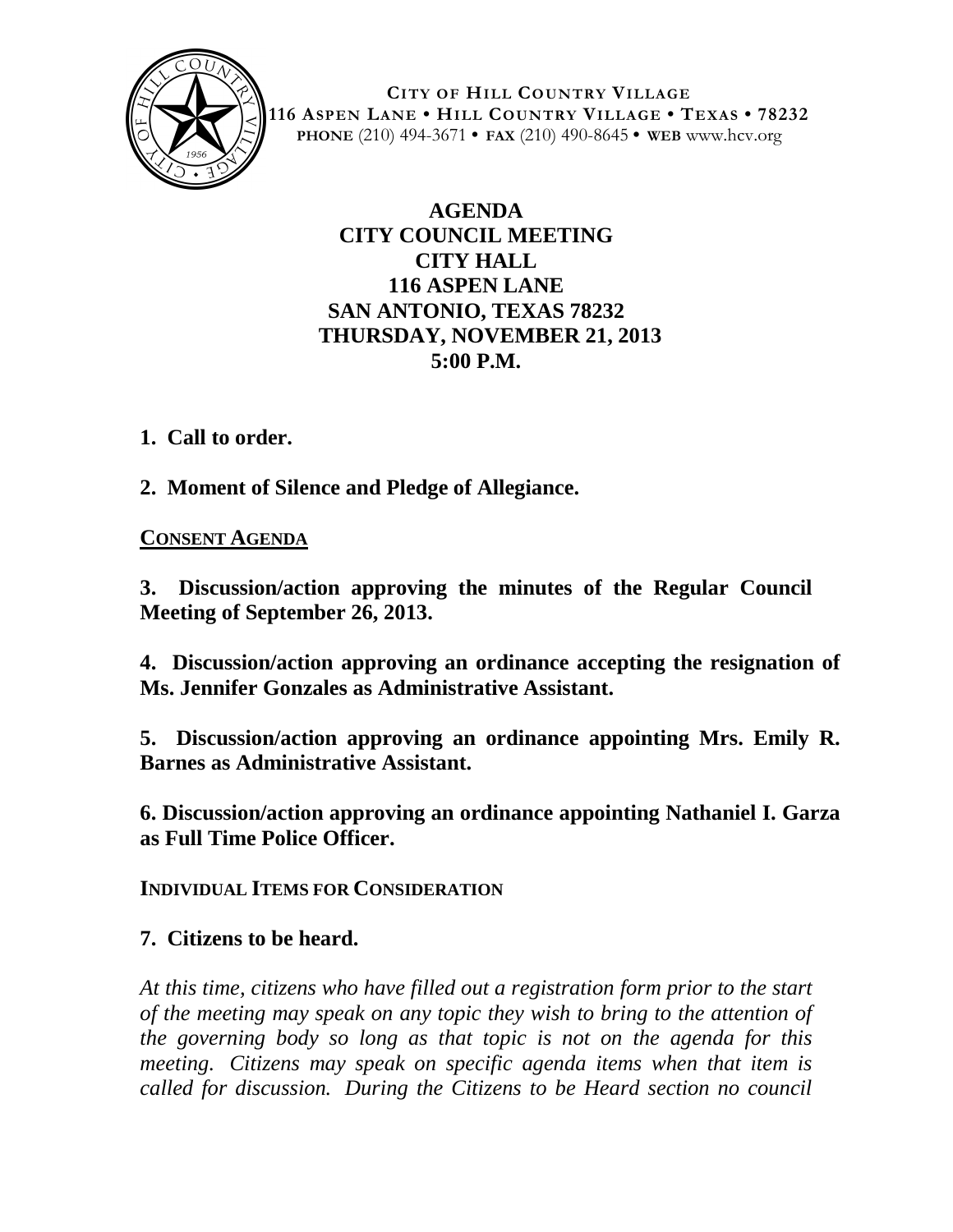*action may take place and no council discussion or response is required to the speaker. A time limit of two minutes per speaker is permitted; the council may extend this time at their discretion.*

**8. Discussion/action accepting the Delinquent Tax Collection report for the period of October 1, 2012 – September 30, 2013 from Linebarger, Goggan, Blair and Sampson, LLP.**

**9. Discussion/action approving an update from Givler Engineering, Inc. on the detailed design package for The City of Hill Country Village 2013 Street Project.**

**10. Discussion/action approving an ordinance repealing ordinance 561 and adopting new provisions regarding landscape watering in the City of Hill Country Village.**

**11. Discussion/action approving an Interlocal Agreement for Law Enforcement Dispatch Services between the County of Bexar, a political subdivision of the State of Texas and the City of Hill Country Village a general law municipality.**

**12. Discussion/action regarding the September 30, 2013 and October 31, 2013 financial statements.**

**Possible Executive Session pursuant to Texas Government Code Section 551.074, Personnel Matters. No action will be taken in Executive Session. Any action will be taken in open session.**

**13. Discussion/action regarding the annual evaluation and compensation of City Administrator/Chief of Police Frank Morales.**

**14. Mayor's Report to Council.**

**15. Communications with the City Administrator/Chief of Police.**

**16. Adjourn**

*The Council reserves the right to discuss and appropriately act upon any item stated on this agenda in open session. The Council reserves the right to adjourn into executive session at any time during the course of this*